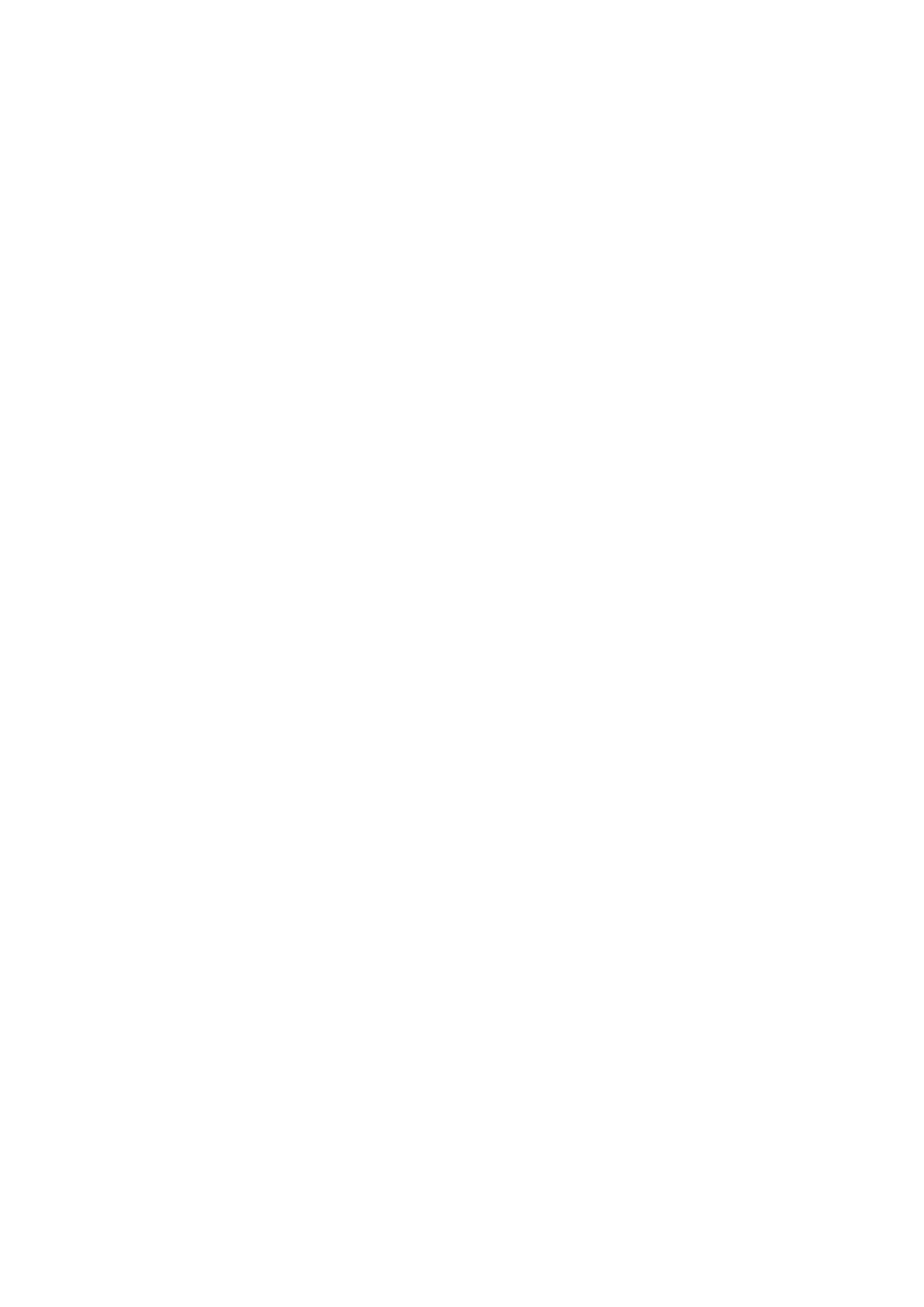

|                 | <b>TABELLA SELEZIONE RAPIDA</b>                                              | 8.4  |
|-----------------|------------------------------------------------------------------------------|------|
|                 | <b>Selection Table</b>                                                       |      |
|                 | TA CON PORTATA SELEZIONABILE $5 \div 6000$ A / uscita 4-20mA passiva (2fili) | 8.6  |
|                 | CT with $5 \div 6000A$ selectable range - passive output 4-20mA (2 wires)    |      |
|                 | CONVERTITORI DI CORRENTE CON TA INTEGRATO 5÷100 A / uscita attiva (4fili)    | 8.14 |
|                 | Current Transducers with integrated CT - active output (4 wires)             |      |
| OP <sub>1</sub> | SOVRAPPREZZI PER ESECUZIONI SPECIALI                                         | 8.16 |
|                 | <b>Special executions extraprices</b>                                        |      |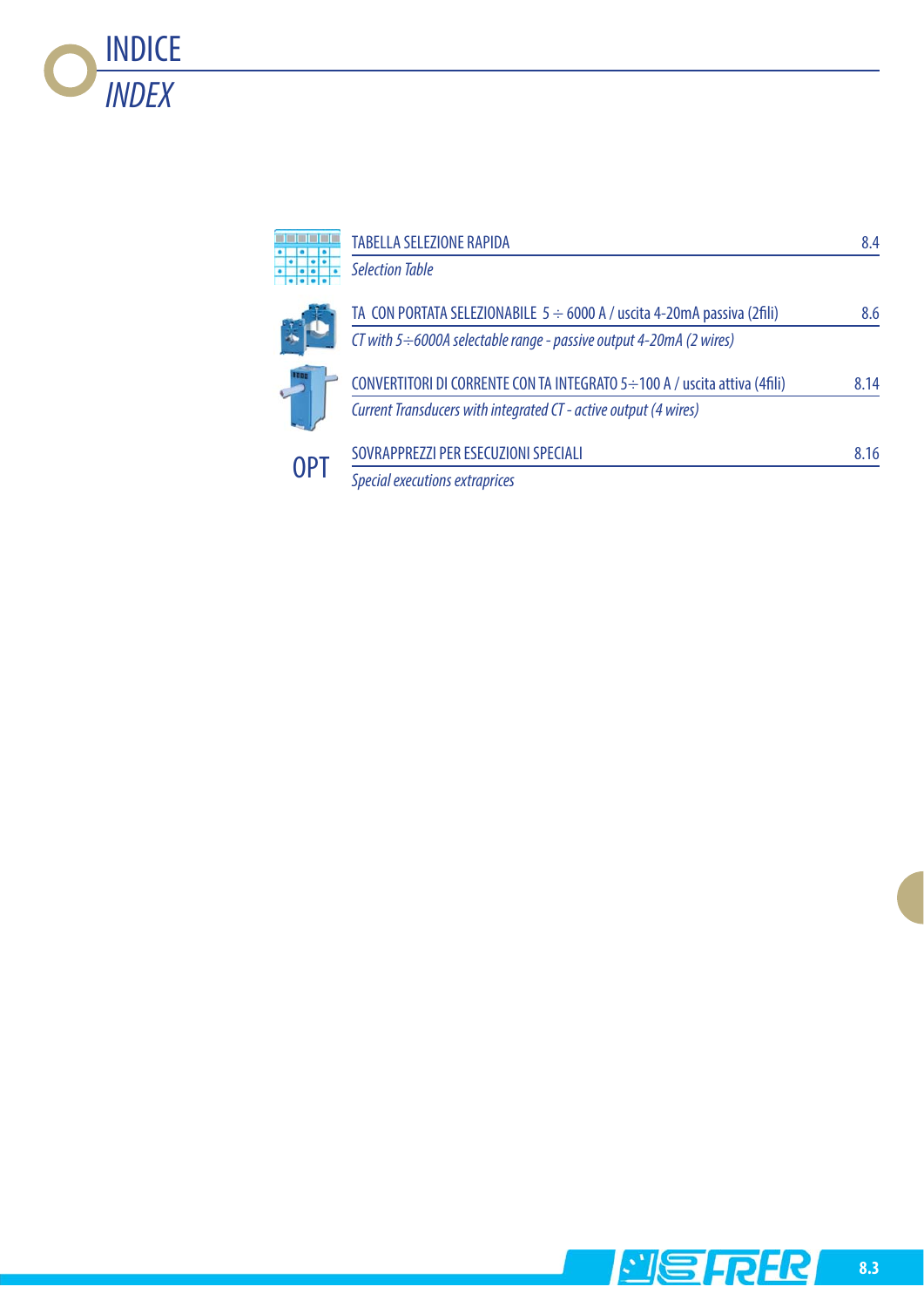TABELLA RIASSUNTIVA TA CON CONVERTITORE INTEGRATO CT WITH INTEGRATED TRANSDUCER SELECTION TABLE

|                                                                                                                      | <b>CORRENTE PRIMARIO SELEZIONABILE - SELECTABLE PRIMARY CURRENT</b> |                        |                        |                        |                        |                        |
|----------------------------------------------------------------------------------------------------------------------|---------------------------------------------------------------------|------------------------|------------------------|------------------------|------------------------|------------------------|
| Pagina - Page                                                                                                        | 8.6                                                                 | 8.7                    | $\bf 8.8$              | 8.9                    | 8.10                   | 8.11                   |
| <b>TA CON</b><br><b>CONVERTITORE</b><br><b>INTEGRATO</b><br><b>CT WITH</b><br><b>INTEGRATED</b><br><b>TRANSDUCER</b> |                                                                     |                        |                        |                        |                        |                        |
| Codice - Code                                                                                                        | <b>MAC022 - MRC022</b>                                              | <b>MAC017 - MRC017</b> | <b>MAC032 - MRC032</b> | <b>MAC040 - MRC040</b> | <b>MAT061 - MRT061</b> | <b>MAT101 - MRT101</b> |
| cavo - cable                                                                                                         | $Ø$ 22 mm                                                           | $Ø$ 17 mm              | $Ø$ 23 mm              | $Ø$ 32 mm              | $Ø$ 51 mm              |                        |
| barra - busbar                                                                                                       | 20 x 5 mm                                                           | 15 x 5 mm              | 32 x 10 mm             | 40 x 10 mm             | 61 x 31 mm             | 101 x 55 mm            |
| larghezza - width                                                                                                    | 56 mm                                                               | 56 mm                  | 56 mm                  | 70 mm                  | 68 mm                  | 115 mm                 |
| $\pmb{\mathsf{A}}$                                                                                                   |                                                                     |                        |                        | <b>PORTATA - RANGE</b> |                        |                        |
| 5 A                                                                                                                  | $\bullet$                                                           |                        |                        |                        |                        |                        |
| 6 A                                                                                                                  | $\bullet$                                                           |                        |                        |                        |                        |                        |
| 7,5A                                                                                                                 | $\bullet$                                                           |                        |                        |                        |                        |                        |
| 10A                                                                                                                  | $\bullet$                                                           |                        |                        |                        |                        |                        |
| 15 A                                                                                                                 | 0                                                                   |                        |                        |                        |                        |                        |
| 20A                                                                                                                  | $\bullet$                                                           | $\bullet$              |                        |                        |                        |                        |
| 25 A                                                                                                                 | $\bullet$                                                           |                        |                        |                        |                        |                        |
| 30 A                                                                                                                 | $\bullet$                                                           | $\bullet$              |                        |                        |                        |                        |
| 40 A                                                                                                                 |                                                                     | $\bullet$              |                        |                        |                        |                        |
| 50 A                                                                                                                 |                                                                     | $\bullet$              | $\bullet$              |                        |                        |                        |
| 60 A                                                                                                                 |                                                                     | $\bullet$              | $\bullet$              |                        |                        |                        |
| 75 A                                                                                                                 |                                                                     |                        | $\bullet$              |                        |                        |                        |
| 80 A                                                                                                                 |                                                                     | $\bullet$              |                        |                        |                        |                        |
| 100 A                                                                                                                |                                                                     | $\bullet$              | $\bullet$              | $\bullet$              |                        |                        |
| 120 A                                                                                                                |                                                                     | $\bullet$              |                        | $\bullet$              |                        |                        |
| 125A                                                                                                                 |                                                                     |                        | $\bullet$              |                        |                        |                        |
| 150 A                                                                                                                |                                                                     |                        | $\bullet$              | $\bullet$              |                        |                        |
| 200A                                                                                                                 |                                                                     |                        | $\bullet$              | $\bullet$              | $\bullet$              |                        |
| 250 A                                                                                                                |                                                                     |                        | $\bullet$              | ●                      |                        |                        |
| 300 A                                                                                                                |                                                                     |                        | $\bullet$              | $\bullet$              | $\bullet$              |                        |
| 400 A                                                                                                                |                                                                     |                        |                        | $\bullet$              | $\bullet$              | $\bullet$              |
| 500 A                                                                                                                |                                                                     |                        |                        | $\bullet$              | $\bullet$              |                        |
| 600 A                                                                                                                |                                                                     |                        |                        | $\bullet$              | $\bullet$              | $\bullet$              |
| 750 A                                                                                                                |                                                                     |                        |                        |                        |                        |                        |
| 800 A                                                                                                                |                                                                     |                        |                        |                        | $\bullet$              | $\bullet$              |
| 1000 A                                                                                                               |                                                                     |                        |                        |                        | $\bullet$              | $\bullet$              |
| 1200 A                                                                                                               |                                                                     |                        |                        |                        | $\bullet$              | $\bullet$              |
| 1250 A                                                                                                               |                                                                     |                        |                        |                        |                        |                        |
| 1500 A                                                                                                               |                                                                     |                        |                        |                        |                        |                        |
| 1600 A                                                                                                               |                                                                     |                        |                        |                        |                        | $\bullet$              |
| 2000 A                                                                                                               |                                                                     |                        |                        |                        |                        | $\bullet$              |
| 2400 A                                                                                                               |                                                                     |                        |                        |                        |                        | $\bullet$              |
| 2500 A                                                                                                               |                                                                     |                        |                        |                        |                        |                        |
| 3000 A                                                                                                               |                                                                     |                        |                        |                        |                        |                        |
| 4000 A                                                                                                               |                                                                     |                        |                        |                        |                        |                        |
| 5000 A                                                                                                               |                                                                     |                        |                        |                        |                        |                        |
| 6000 A                                                                                                               |                                                                     |                        |                        |                        |                        |                        |

**8.4**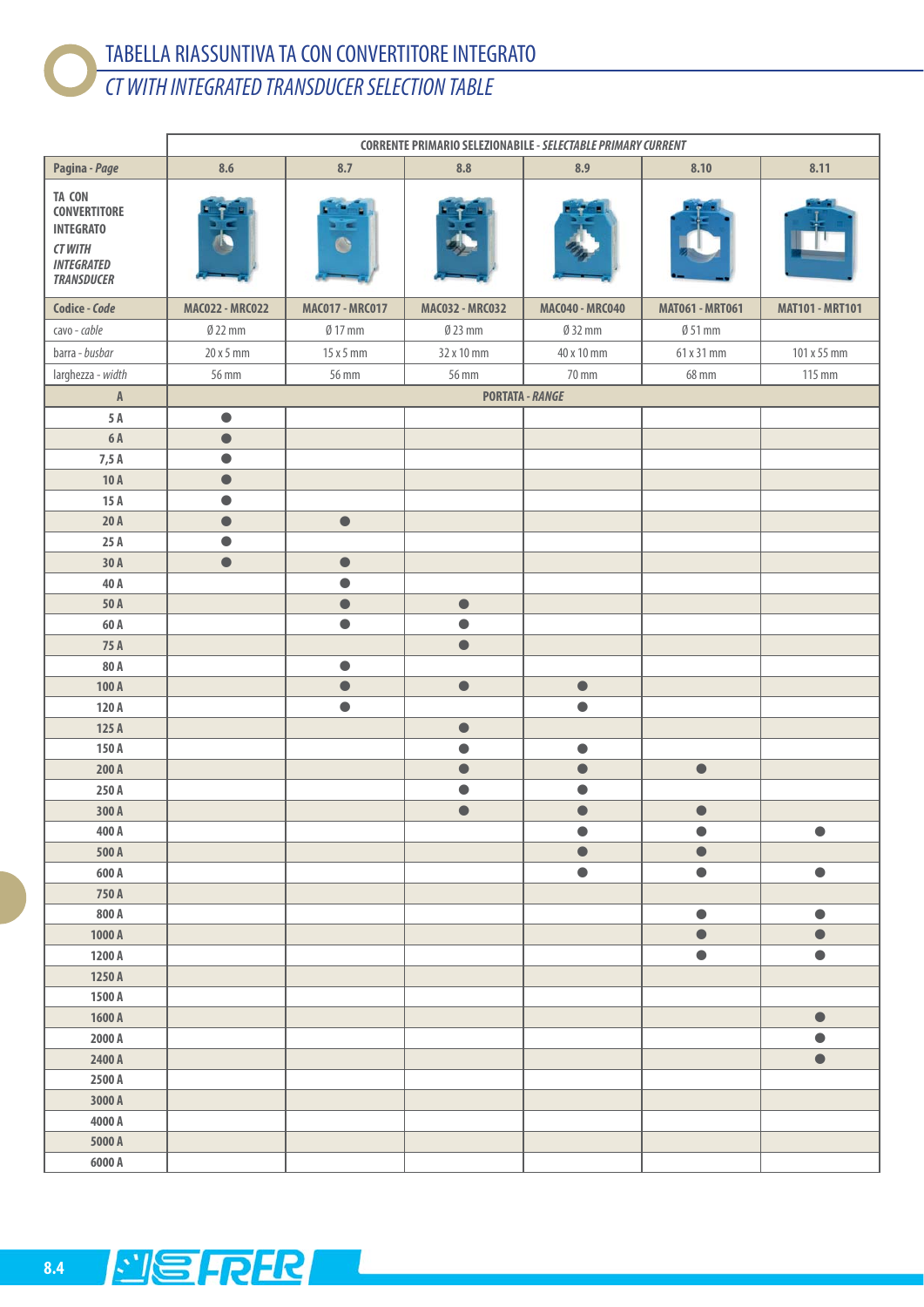# **MAC - MAT - MCO**

| CORRENTE PRIMARIO NON SELEZIONABILE - NOT SELECTABLE PRIMARY CURRENT |                        |                        |                        |                        |                 |                                                                                                                      |
|----------------------------------------------------------------------|------------------------|------------------------|------------------------|------------------------|-----------------|----------------------------------------------------------------------------------------------------------------------|
| 8.12                                                                 | 8.13                   | 8.13                   | 8.13                   | 8.13                   | 8.14            | Pagina - Page                                                                                                        |
|                                                                      |                        |                        |                        |                        |                 | <b>TA CON</b><br><b>CONVERTITORE</b><br><b>INTEGRATO</b><br><b>CT WITH</b><br><b>INTEGRATED</b><br><b>TRANSDUCER</b> |
| <b>MAT127 - MRT127</b>                                               | <b>MAT128 - MRT128</b> | <b>MAT129 - MRT129</b> | <b>MAT165 - MRT165</b> | <b>MAT225 - MRT225</b> | MCOAD1 - MROAD1 | Codice - Code                                                                                                        |
|                                                                      |                        |                        |                        |                        | $Ø$ 13 mm       | cavo - cable                                                                                                         |
| 127 x 55 mm                                                          | 127 x 85 mm            | 127 x 105 mm           | 167 x 127 mm           | 225 x 127 mm           |                 | barra - busbar                                                                                                       |
| 156 mm                                                               | 156 mm                 | 156 mm                 | 238 mm                 | 298 mm                 | 45 mm           | larghezza - width                                                                                                    |
|                                                                      |                        |                        | <b>PORTATA - RANGE</b> |                        |                 | $\boldsymbol{\mathsf{A}}$                                                                                            |
|                                                                      |                        |                        |                        |                        | $\bullet$       | 5 A                                                                                                                  |
|                                                                      |                        |                        |                        |                        |                 | 6 A                                                                                                                  |
|                                                                      |                        |                        |                        |                        |                 | 7,5A                                                                                                                 |
|                                                                      |                        |                        |                        |                        | $\bullet$       | 10A                                                                                                                  |
|                                                                      |                        |                        |                        |                        | $\bullet$       | 15A                                                                                                                  |
|                                                                      |                        |                        |                        |                        | $\bullet$       | 20A                                                                                                                  |
|                                                                      |                        |                        |                        |                        | $\bullet$       | 25A                                                                                                                  |
|                                                                      |                        |                        |                        |                        | $\bullet$       | 30A                                                                                                                  |
|                                                                      |                        |                        |                        |                        | $\bullet$       | 40 A                                                                                                                 |
|                                                                      |                        |                        |                        |                        | $\bullet$       | 50 A                                                                                                                 |
|                                                                      |                        |                        |                        |                        | $\bullet$       | 60 A                                                                                                                 |
|                                                                      |                        |                        |                        |                        |                 | 75 A                                                                                                                 |
|                                                                      |                        |                        |                        |                        | $\bullet$       | 80 A                                                                                                                 |
|                                                                      |                        |                        |                        |                        | $\bullet$       | 100 A                                                                                                                |
|                                                                      |                        |                        |                        |                        |                 | 120 A                                                                                                                |
|                                                                      |                        |                        |                        |                        |                 | 125A                                                                                                                 |
|                                                                      |                        |                        |                        |                        |                 | 150 A                                                                                                                |
|                                                                      |                        |                        |                        |                        |                 | 200A                                                                                                                 |
|                                                                      |                        |                        |                        |                        |                 | 250 A                                                                                                                |
|                                                                      |                        |                        |                        |                        |                 | 300 A                                                                                                                |
|                                                                      |                        |                        |                        |                        |                 | 400 A                                                                                                                |
| $\bullet$                                                            |                        |                        |                        |                        |                 | 500 A                                                                                                                |
| $\bullet$                                                            |                        |                        |                        |                        |                 | 600 A                                                                                                                |
| $\bullet$                                                            |                        |                        |                        |                        |                 | 750 A                                                                                                                |
|                                                                      |                        |                        |                        |                        |                 | 800 A                                                                                                                |
| $\bullet$                                                            | $\bullet$              | $\bullet$              | $\bullet$              | $\bullet$              |                 | 1000 A                                                                                                               |
|                                                                      | $\bullet$              | $\bullet$              | $\bullet$              | $\bullet$              |                 | 1200 A                                                                                                               |
| $\qquad \qquad \bullet$                                              |                        |                        |                        |                        |                 | 1250 A                                                                                                               |
| $\bullet$                                                            | $\bullet$              | $\bullet$              | $\bullet$              | $\bullet$              |                 | 1500 A                                                                                                               |
|                                                                      |                        |                        |                        |                        |                 | 1600 A                                                                                                               |
| $\bullet$                                                            | $\bullet$              | $\bullet$              | $\bullet$              | $\bullet$              |                 | 2000 A                                                                                                               |
|                                                                      |                        |                        |                        |                        |                 | 2400 A                                                                                                               |
| $\bullet$                                                            | $\bullet$              | $\bullet$              | $\bullet$              | $\bullet$              |                 | 2500 A                                                                                                               |
| $\bullet$                                                            | $\bullet$              | $\bullet$              | $\bullet$              | $\bullet$              |                 | 3000A                                                                                                                |
|                                                                      | $\bullet$              | $\bullet$              | $\bullet$              | $\bullet$              |                 | 4000 A                                                                                                               |
|                                                                      | $\bullet$<br>$\bullet$ | $\bullet$<br>$\bullet$ | $\bullet$<br>$\bullet$ | $\bullet$<br>$\bullet$ |                 | 5000 A<br>6000 A                                                                                                     |
|                                                                      |                        |                        |                        |                        |                 |                                                                                                                      |

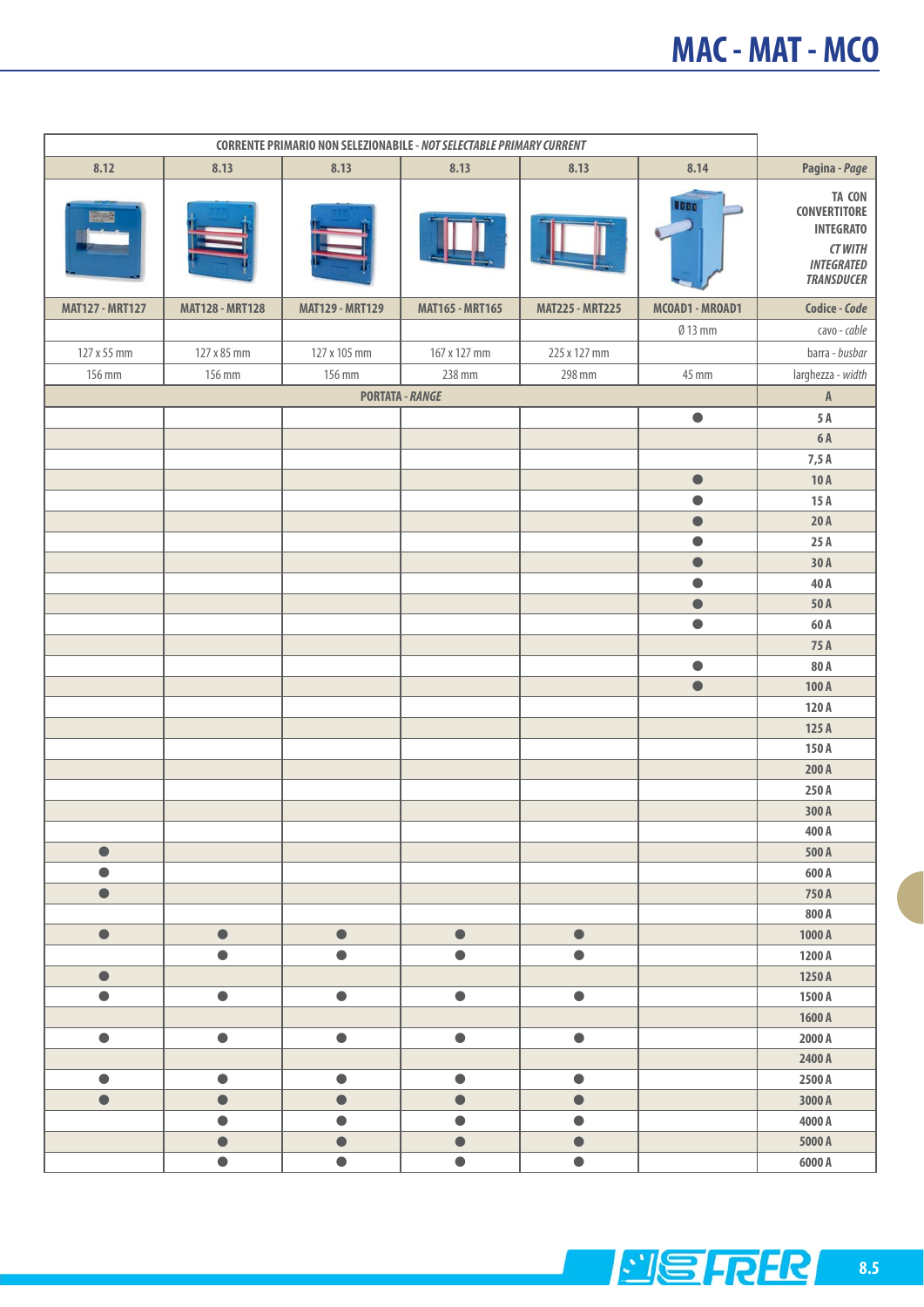# TA Ø22 CON USCITA 4-20mA **MAC022** Ø22 CT with 4-20mA Output

## DATI TECNICI - Technical data

|  | uscita                        | output                       | 4-20mA passiva/passive (2fili/wires) |
|--|-------------------------------|------------------------------|--------------------------------------|
|  | classe di precisione          | accuracy class               |                                      |
|  | tempo di risposta             | response time                | $<$ 200 $m$ sec                      |
|  | ondulazione residua           | residual ripple              | $<$ 1%p.p.                           |
|  | sovraccarico permanente       | continuous overload          | $1.2 \ln$                            |
|  | sovraccarico di breve durarta | short-time overload          | 20 In (1sec)                         |
|  | frequenza di riferimento      | reference frequency          | $45 \div 65$ Hz                      |
|  | consumo circuiti di corrente  | current circuits consumption | $<$ 0.5VA                            |
|  | temperatura di funzionamento  | operating temperature        | $-100+45+50^{\circ}C$                |
|  | temperatura di magazzinaggio  | storage temperature          | $-30+70^{\circ}$ C                   |
|  | custodia in materiale         | self estinguishing           |                                      |
|  | termoplastico autoestinguente | thermoplastic material       | <b>UL 94-V0</b>                      |
|  | isolamento galvanico          | galvanic insulation          | completo/full                        |
|  | categoria di sovratensione    | overvoltage category         | CAT III 300V, CAT II 600V P.D. 2     |
|  | conformo                      | accordina to                 | EN GMSQ                              |

sovraccarico di breve du frequenza di riferin consumo circuiti di consumb temperatura di funzionan temperatura di magazzina custodia in mate termoplastico autoesting<br>isolamento galv



## CODICI DI ORDINAZIONE - Ordering codes Dimensions and the contract of the contract of the contract of the contract of the contract of the contract of the contract of the contract of the contract of the contract of the cont



6A  $5A$  $7.5A$  $10<sub>4</sub>$ 30A  $25A$  $15A$  20A

Portate selezionabili Selectable range

5 A

6 A 7,5 A 10 A 15 A 20 A 25 A 30 A

> Selettore portate Range selector

## SCHEMI DI INSERZIONE - Wiring diagrams Note - Note - Note - Note - Note - Note - Note - Note

**NEFRER** 





Codice - Code

**MAC022PROG42 MRC022PROG42**

Sinusoidale - Sinusoidal | TRMS



Sealable terminals cover cod. **9SBMCTA**

**8.6**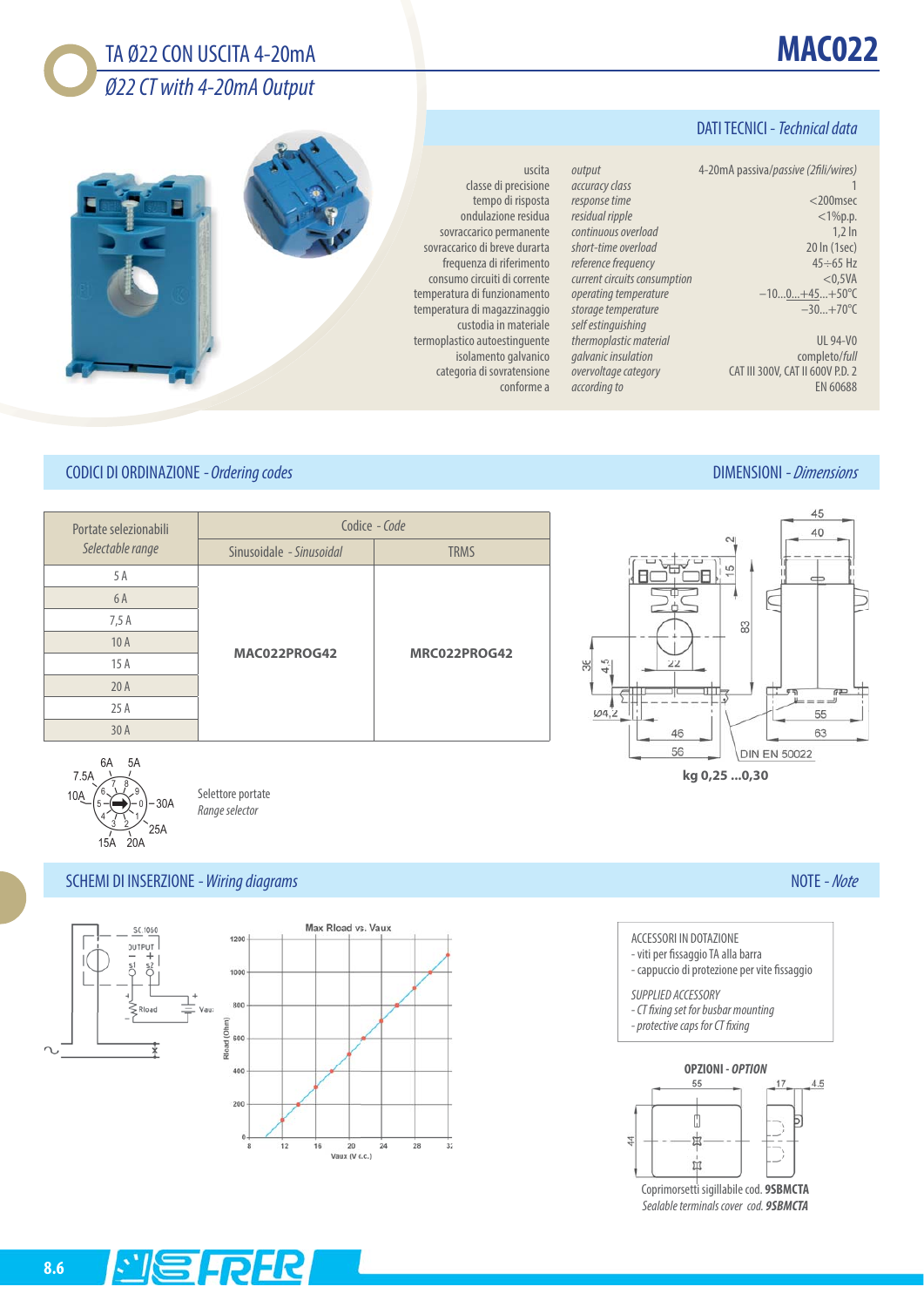# TA Ø17 CON USCITA 4-20mA **MAC017** Ø17 CT with 4-20mA Output

## DATI TECNICI - Technical data

|  | uscita                        | output                       | 4-20mA passiva/passive (2fili/wires) |
|--|-------------------------------|------------------------------|--------------------------------------|
|  | classe di precisione          | accuracy class               |                                      |
|  | tempo di risposta             | response time                | $<$ 200 $m$ sec                      |
|  | ondulazione residua           | residual ripple              | $<$ 1%p.p.                           |
|  | sovraccarico permanente       | continuous overload          | $1.2 \ln$                            |
|  | sovraccarico di breve durarta | short-time overload          | 20 In (1sec)                         |
|  | frequenza di riferimento      | reference frequency          | $45 \div 65$ Hz                      |
|  | consumo circuiti di corrente  | current circuits consumption | $<$ 0.5VA                            |
|  | temperatura di funzionamento  | operating temperature        | $-100+45+50^{\circ}C$                |
|  | temperatura di magazzinaggio  | storage temperature          | $-30+70^{\circ}$ C                   |
|  | custodia in materiale         | self estinguishing           |                                      |
|  | termoplastico autoestinguente | thermoplastic material       | <b>UL 94-V0</b>                      |
|  | isolamento galvanico          | galvanic insulation          | completo/full                        |
|  | categoria di sovratensione    | overvoltage category         | CAT III 300V, CAT II 600V P.D. 2     |
|  | conformo                      | accordina to                 | EN GMSQ                              |

sovraccarico di breve du frequenza di riferim consumo circuiti di consumb temperatura di funzionam temperatura di magazzina custodia in mate termoplastico autoestinguente rmoplastic material y<br>isolamento galvi



## CODICI DI ORDINAZIONE - Ordering codes DIMENSIONI - Dimensions DIMENSIONI - Dimensions







Selettore portate Range selector

### SCHEMI DI INSERZIONE - Wiring diagrams Note - Note - Note - Note - Note - Note - Note - Note







**ge FRER** 

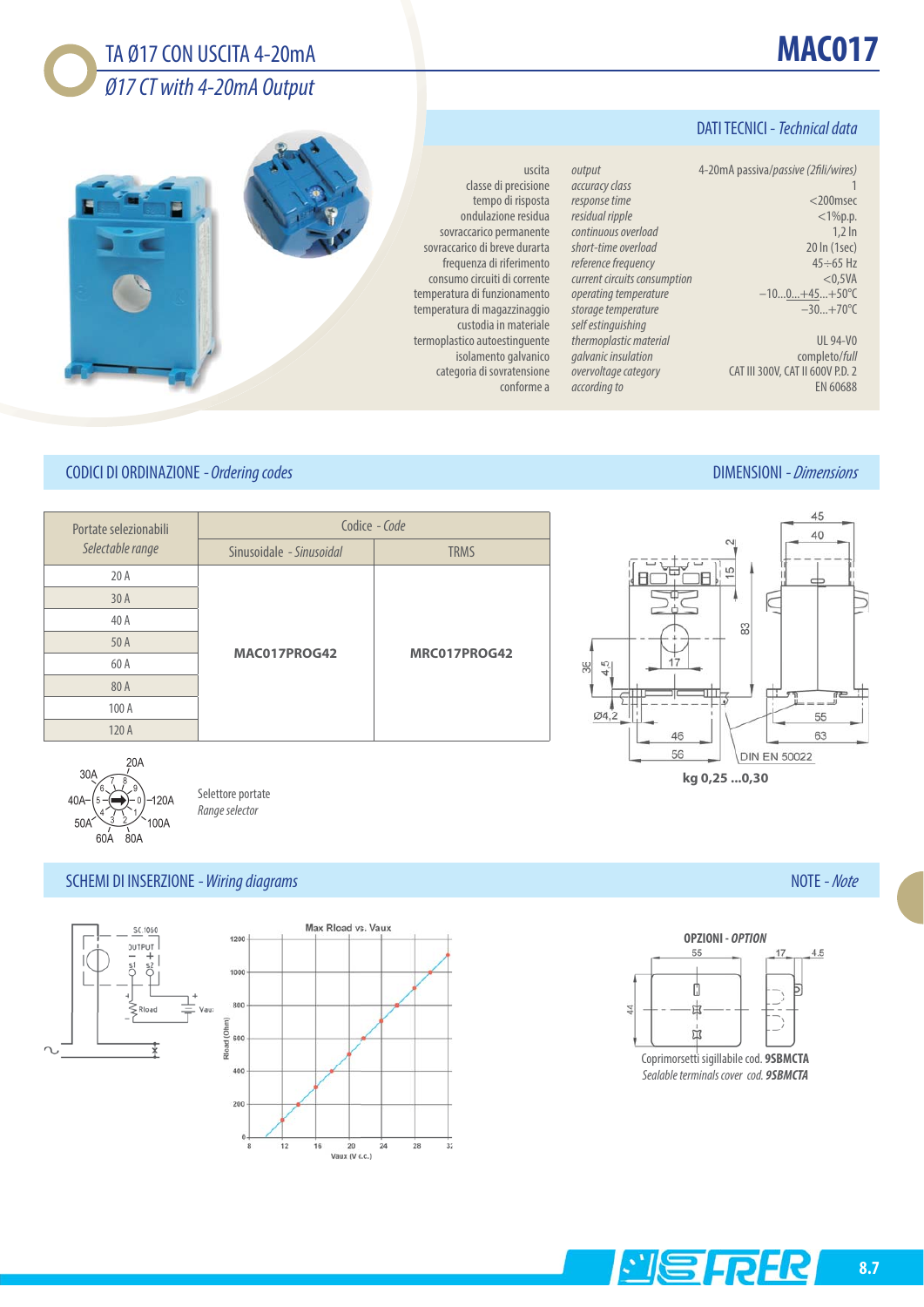# TA 32x10 CON USCITA 4-20mA **MAC032** 32x10 CT with 4-20mA Output

## DATI TECNICI - Technical data

|  | uscita                        | output                       | 4-20mA passiva/passive (2fili/wires) |
|--|-------------------------------|------------------------------|--------------------------------------|
|  | classe di precisione          | accuracy class               |                                      |
|  |                               |                              |                                      |
|  | tempo di risposta             | response time                | $<$ 200 $m$ sec                      |
|  | ondulazione residua           | residual ripple              | $<$ 1%p.p.                           |
|  | sovraccarico permanente       | continuous overload          | $1.2 \ln$                            |
|  | sovraccarico di breve durarta | short-time overload          | 20 In (1sec)                         |
|  | frequenza di riferimento      | reference frequency          | $45 \div 65$ Hz                      |
|  | consumo circuiti di corrente  | current circuits consumption | $<$ 0.5VA                            |
|  | temperatura di funzionamento  | operating temperature        | $-100+45+50^{\circ}C$                |
|  | temperatura di magazzinaggio  | storage temperature          | $-30+70^{\circ}$ C                   |
|  | custodia in materiale         | self estinguishing           |                                      |
|  | termoplastico autoestinguente | thermoplastic material       | UL 94-V0                             |
|  | isolamento galvanico          | <i>galvanic insulation</i>   | completo/full                        |
|  | categoria di sovratensione    | overvoltage category         | CAT III 300V, CAT II 600V P.D. 2     |
|  | conforman                     | accordinato                  | ENLACOO                              |

sovraccarico permanent sovraccarico di breve durar frequenza di riferimer consumo circuiti di corre temperatura di funzionamer temperatura di magazzinago custodia in materia termoplastico autoestinguentermoplastic material ethnomic soluments categoria di sovratensione



### CODICI DI ORDINAZIONE - Ordering codes Dimensions and the contract of the contract of the contract of the contract of the contract of the contract of the contract of the contract of the contract of the contract of the cont





Selettore portate Range selector

### SCHEMI DI INSERZIONE - Wiring diagrams Note - Note - Note - Note - Note - Note - Note - Note

**ge FRER** 





Max Rload vs. Vaux





Sealable terminals cover cod. **9SBMCTA**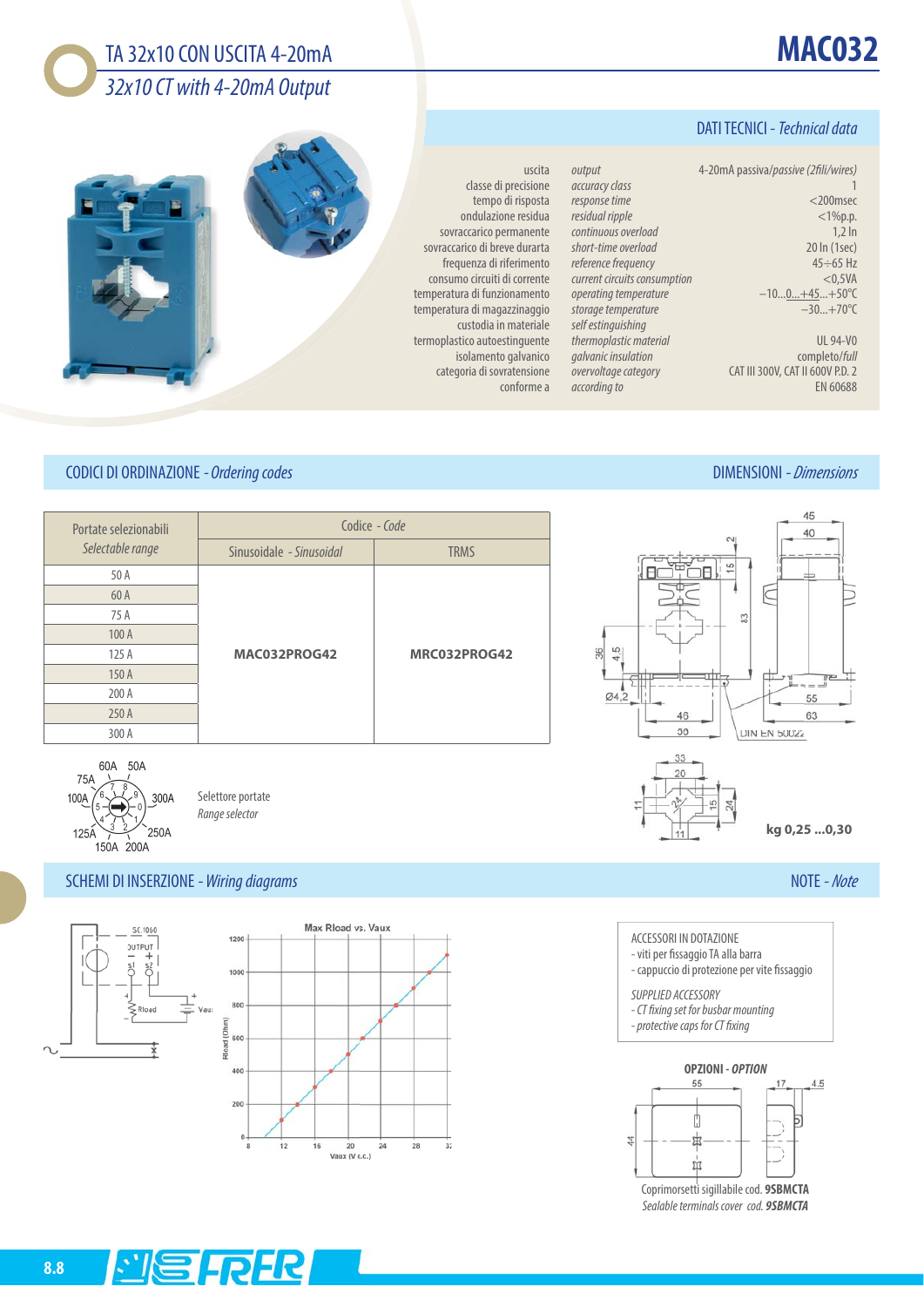# TA 40x10 CON USCITA 4-20mA **MAC040** 40x10 CT with 4-20mA Output

## DATI TECNICI - Technical data

| uscita          | output                       | 4-20mA passiva/passive (2fili/wires) |
|-----------------|------------------------------|--------------------------------------|
| isione          | accuracy class               |                                      |
| sposta          | response time                | $<$ 200 $m$ sec                      |
| esidua          | residual ripple              | $<$ 1%p.p.                           |
| nente           | continuous overload          | $1,2 \ln$                            |
| urarta          | short-time overload          | 20 In (1sec)                         |
| nento           | reference frequency          | $45 \div 65$ Hz                      |
| rrente          | current circuits consumption | $<$ 0.5VA                            |
| nento           | operating temperature        | $-100+45+50^{\circ}C$                |
| aggio           | storage temperature          | $-30+70^{\circ}$ C                   |
| teriale         | self estinguishing           |                                      |
| uente           | thermoplastic material       | <b>UL 94-V0</b>                      |
| <i>r</i> anico  | <i>galvanic insulation</i>   | completo/full                        |
| <b>nsione</b>   | overvoltage category         | CAT III 300V, CAT II 600V P.D. 2     |
| rm <sub>2</sub> | according to                 | EN GOGQQ                             |

ondulazione residu sovraccarico permanente sovraccarico di breve durarta frequenza di riferimento consumo circuiti di corrente temperatura di funzionamento temperatura di magazzinaggio custodia in materiale termoplastico autoestinguente isolamento galvanico categoria di sovratensione



## CODICI DI ORDINAZIONE - Ordering codes DIMENSIONI - Dimensions





Selettore portate Range selector

## SCHEMI DI INSERZIONE - Wiring diagrams Note - Note - Note - Note - Note - Note - Note - Note









Sealable terminals cover cod. **9SBMCTA**

FRER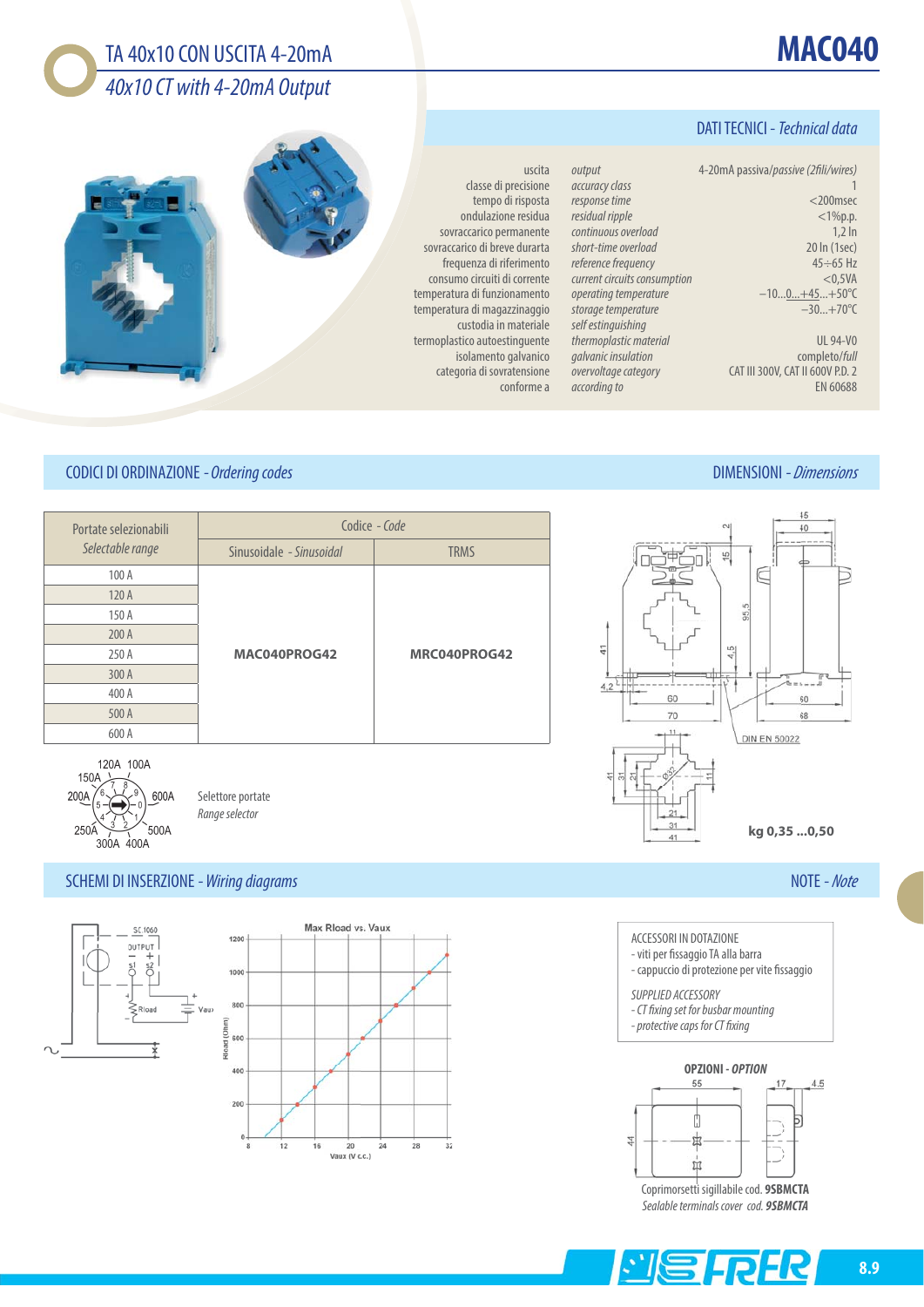# TA 61x31 Ø51 CON USCITA 4-20mA **MAT061** 61x31 Ø51 CT with 4-20mA Output

## DATI TECNICI - Technical data

| uscita         | output                       | 4-20mA passiva/passive (2fili/wires) |
|----------------|------------------------------|--------------------------------------|
| isione         | accuracy class               |                                      |
| sposta         | response time                | $<$ 200 $m$ sec                      |
| esidua         | residual ripple              | $<$ 1%p.p.                           |
| nente          | continuous overload          | $1,2 \ln$                            |
| urarta         | short-time overload          | 20 In (1sec)                         |
| nento          | reference frequency          | 45÷65 Hz                             |
| rrente         | current circuits consumption | $<$ 0.5VA                            |
| nento          | operating temperature        | $-100+45+50^{\circ}C$                |
| aggio          | storage temperature          | $-30+70^{\circ}$ C                   |
| teriale        | self estinguishing           |                                      |
| uente          | thermoplastic material       | <b>UL 94-V0</b>                      |
| <i>r</i> anico | <i>galvanic insulation</i>   | completo/full                        |
| <b>nsione</b>  | overvoltage category         | CAT III 300V, CAT II 600V P.D. 2     |
| $rm \alpha$    | accordina to                 | $FN$ $60688$                         |

sovraccarico permane sovraccarico di breve dura frequenza di riferime consumo circuiti di corre temperatura di funzioname temperatura di magazzina custodia in mater termoplastico autoestingue<br>isolamento galva categoria di sovratensi



## CODICI DI ORDINAZIONE - Ordering codes DIMENSIONI - Dimensions



**kg 0,5 ...1,0**



Selettore portate Range selector

### SCHEMI DI INSERZIONE - Wiring diagrams Note - Note - Note - Note - Note - Note - Note - Note

**NEFRER** 





**OPZIONI - OPTION**  - protective caps for CT fixing

ACCESSORI IN DOTAZIONE - viti per fissaggio TA alla barra - cappuccio di protezione per vite fissaggio

SUPPLIED ACCESSORY

- CT fixing set for busbar mounting



4.5 Ò 出  $\overline{\mathbb{Z}}$ 

Piedini di fissaggio cod. **9SBMPDC** Fixing feet cod. **9SBMPDC**

Coprimorsetti sigillabile cod. **9SBMCTA** Sealable terminals cover cod. **9SBMCTA**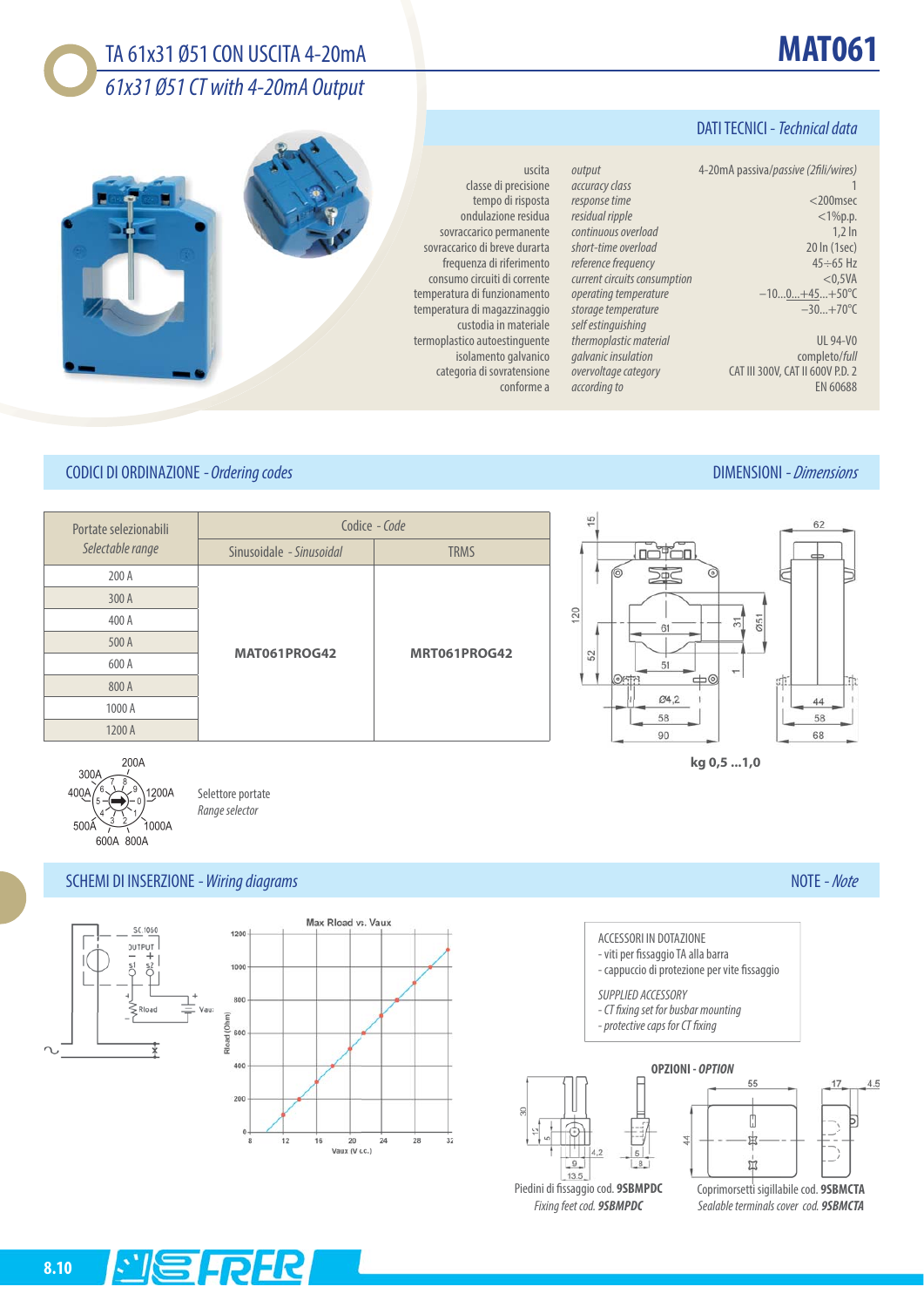# TA 102x55 CON USCITA 4-20mA **MAT101** 102x55 CT with 4-20mA Output

## DATI TECNICI - Technical data

|  | uscita                        | output                       | 4-20mA passiva/passive (2fili/wires) |
|--|-------------------------------|------------------------------|--------------------------------------|
|  | classe di precisione          | accuracy class               |                                      |
|  | tempo di risposta             | response time                | $<$ 200 $m$ sec                      |
|  | ondulazione residua           | residual ripple              | $<$ 1%p.p.                           |
|  | sovraccarico permanente       | continuous overload          | $1.2 \ln$                            |
|  | sovraccarico di breve durarta | short-time overload          | 20 In (1sec)                         |
|  | frequenza di riferimento      | reference frequency          | $45 \div 65$ Hz                      |
|  | consumo circuiti di corrente  | current circuits consumption | $<$ 0.5VA                            |
|  | temperatura di funzionamento  | operating temperature        | $-100+45+50^{\circ}C$                |
|  | temperatura di magazzinaggio  | storage temperature          | $-30+70^{\circ}$ C                   |
|  | custodia in materiale         | self estinguishing           |                                      |
|  | termoplastico autoestinguente | thermoplastic material       | <b>UL 94-V0</b>                      |
|  | isolamento galvanico          | galvanic insulation          | completo/full                        |
|  | categoria di sovratensione    | overvoltage category         | CAT III 300V, CAT II 600V P.D. 2     |
|  | conforme a                    | accordina to                 | FN 60688                             |

sovraccarico di breve du frequenza di riferin consumo circuiti di consumb temperatura di funzionan temperatura di magazzina custodia in mate termoplastico autoestinguente remoplastic material uses isolamento galv



## CODICI DI ORDINAZIONE - Ordering codes DIMENSIONI - Dimensions





Selettore portate Range selector

## SCHEMI DI INSERZIONE - Wiring diagrams Note - Note - Note - Note - Note - Note - Note - Note







Sealable terminals cover cod. **9SBMCTA**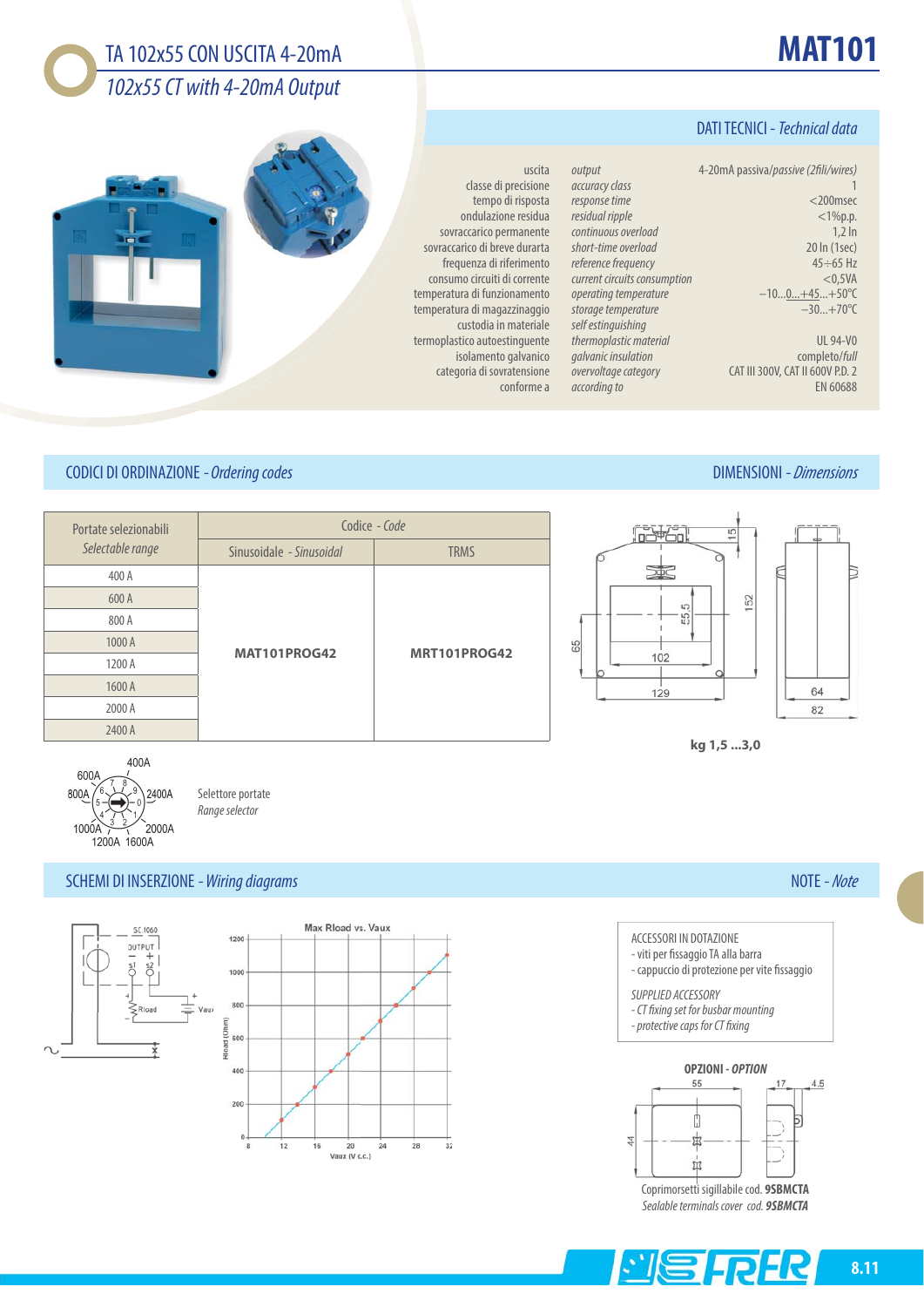# TA 127x55 CON USCITA 4-20mA **MAT127** 127x55 CT with 4-20mA Output

## DATI TECNICI - Technical data

|  | uscita                        | output                       | 4-20mA passiva/passive (2fili/wires) |
|--|-------------------------------|------------------------------|--------------------------------------|
|  | classe di precisione          | accuracy class               |                                      |
|  | tempo di risposta             | response time                | $<$ 200 $m$ sec                      |
|  | ondulazione residua           | residual ripple              | $<$ 1%p.p.                           |
|  | sovraccarico permanente       | continuous overload          | $1.2 \ln$                            |
|  | sovraccarico di breve durarta | short-time overload          | 20 In (1sec)                         |
|  | frequenza di riferimento      | reference frequency          | $45 \div 65$ Hz                      |
|  | consumo circuiti di corrente  | current circuits consumption | $<$ 0.5 VA                           |
|  | temperatura di funzionamento  | operating temperature        | $-100+45+50^{\circ}C$                |
|  | temperatura di magazzinaggio  | storage temperature          | $-30+70^{\circ}$ C                   |
|  | custodia in materiale         | self estinguishing           |                                      |
|  | termoplastico autoestinguente | thermoplastic material       | <b>UL 94-V0</b>                      |
|  | isolamento galvanico          | <i>galvanic insulation</i>   | completo/full                        |
|  | categoria di sovratensione    | overvoltage category         | CAT III 300V, CAT II 600V P.D. 2     |
|  | conforme a                    | accordina to                 | EN 60688                             |



## CODICI DI ORDINAZIONE - Ordering codes DIMENSIONI - Dimensions





**kg 2,5 ...3,3**

### SCHEMI DI INSERZIONE - Wiring diagrams Note - Note - Note - Note - Note - Note - Note - Note



**NS FRER** 

# Max Rload vs. Vaux

16

24

20

Vaux (V c.c.)

28

 $32$ 

4.5



Piedini di fissaggio cod. **9SBMPDC** Fixing feet cod. **9SBMPDC**

Coprimorsetti sigillabile cod. **9SBMCTA**

Sealable terminals cover cod. **9SBMCTA**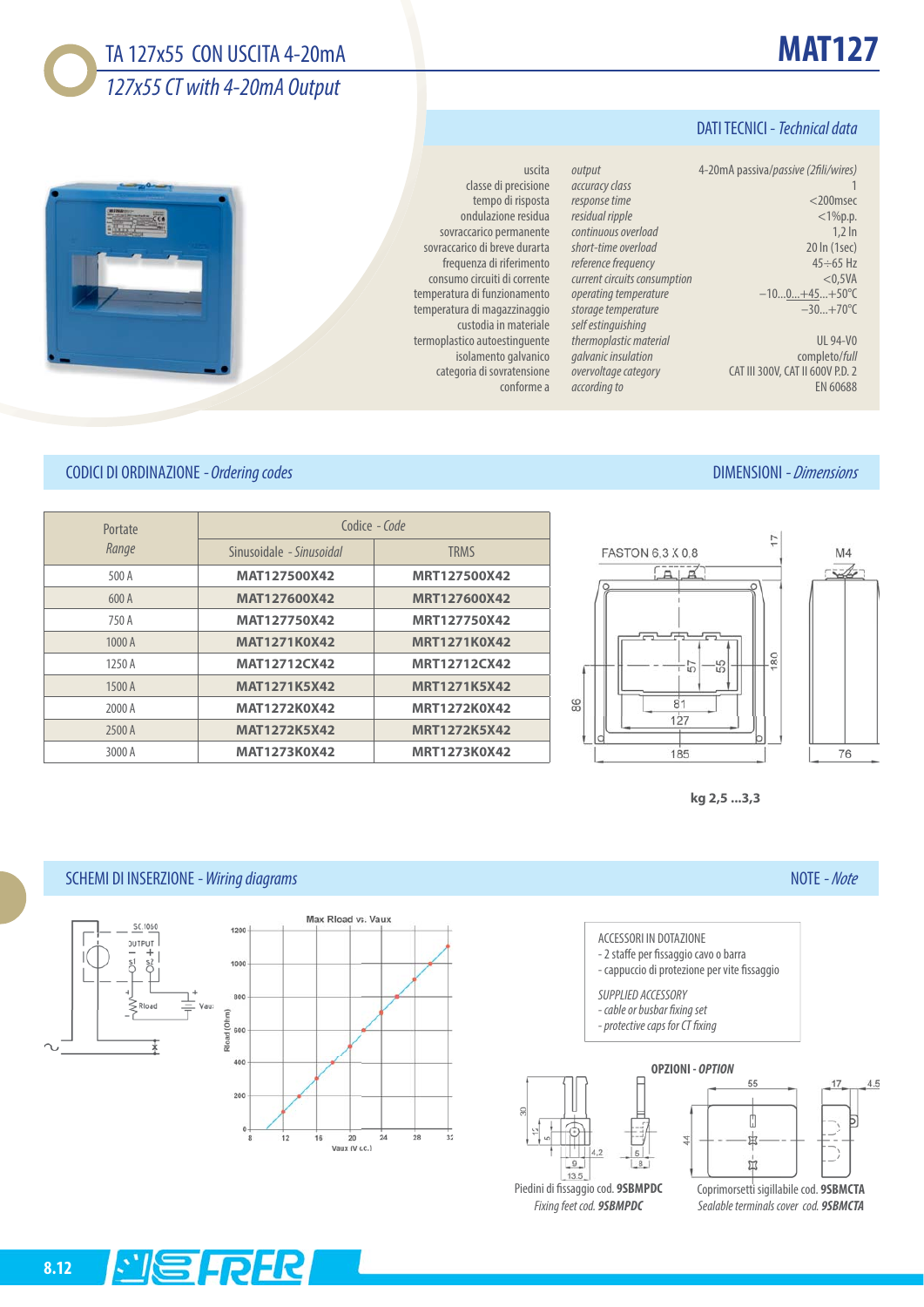# TA 127x85-105-165-225 CON USCITA 4-20mA **MAT...** 127x85-105-165-225 CT with 4-20mA Output

## DATI TECNICI - Technical data

|  | uscita                        | output                       | 4-20mA passiva/passive (2fili/wires) |
|--|-------------------------------|------------------------------|--------------------------------------|
|  | classe di precisione          | accuracy class               |                                      |
|  | tempo di risposta             | response time                | $<$ 200 $m$ sec                      |
|  | ondulazione residua           | residual ripple              | $<$ 1%p.p.                           |
|  | sovraccarico permanente       | continuous overload          | $1,2 \ln$                            |
|  | sovraccarico di breve durarta | short-time overload          | 20 In (1sec)                         |
|  | frequenza di riferimento      | reference frequency          | $45 \div 65$ Hz                      |
|  | consumo circuiti di corrente  | current circuits consumption | $<$ 0.5VA                            |
|  | temperatura di funzionamento  | operating temperature        | $-100+45+50^{\circ}C$                |
|  | temperatura di magazzinaggio  | storage temperature          | $-30+70^{\circ}$ C                   |
|  | custodia in materiale         | self estinguishing           |                                      |
|  | termoplastico autoestinguente | thermoplastic material       | <b>UL 94-V0</b>                      |
|  | isolamento galvanico          | <i>galvanic insulation</i>   | completo/full                        |
|  | categoria di sovratensione    | overvoltage category         | CAT III 300V, CAT II 600V P.D. 2     |
|  | conforme a                    | according to                 | EN 60688                             |



## CODICI DI ORDINAZIONE - Ordering codes DIMENSIONI - Dimensions

| TA CON USCITA 4-20mA - <i>CT WITH4-20MA OUTPUT</i> |                          | M          |                 |                 | X <sub>42</sub> |
|----------------------------------------------------|--------------------------|------------|-----------------|-----------------|-----------------|
| Tipo ingressi - Input type                         | Sinusoidale - Sinusoidal | <b>MAT</b> |                 |                 |                 |
|                                                    | <b>TRMS</b>              | <b>MRT</b> |                 |                 |                 |
| <b>Barra</b> - Busbar:                             | 127 x 85 mm              |            | 128             |                 |                 |
|                                                    | 127 x 105 mm             | 129        |                 |                 |                 |
|                                                    | 127 x 165 mm             | 165        |                 |                 |                 |
|                                                    | 127 x 225 mm             | 225        |                 |                 |                 |
| Portata - Range:                                   | 1000 A                   |            |                 | <b>1K0</b>      |                 |
|                                                    | 1200 A                   |            | 1K <sub>2</sub> |                 |                 |
|                                                    | 1500 A                   |            |                 | 1K <sub>5</sub> |                 |
|                                                    | 2000 A                   |            |                 | 2K <sub>0</sub> |                 |
|                                                    | 2500 A                   |            |                 | 2K5             |                 |
|                                                    | 3000 A                   |            |                 | 3 K O           |                 |
|                                                    | 4000 A                   |            |                 | 4K <sub>0</sub> |                 |
|                                                    | 5000 A                   |            |                 | 5K <sub>0</sub> |                 |
|                                                    | 6000 A                   |            |                 | 6K <sub>0</sub> |                 |

## SCHEMI DI INSERZIONE - Wiring diagrams Note - Note - Note - Note - Note - Note - Note - Note









Coprimorsetti sigillabilecod. **9SBMCTA** Sealable terminals cover cod. **9SBMCTA**

**YSFRER**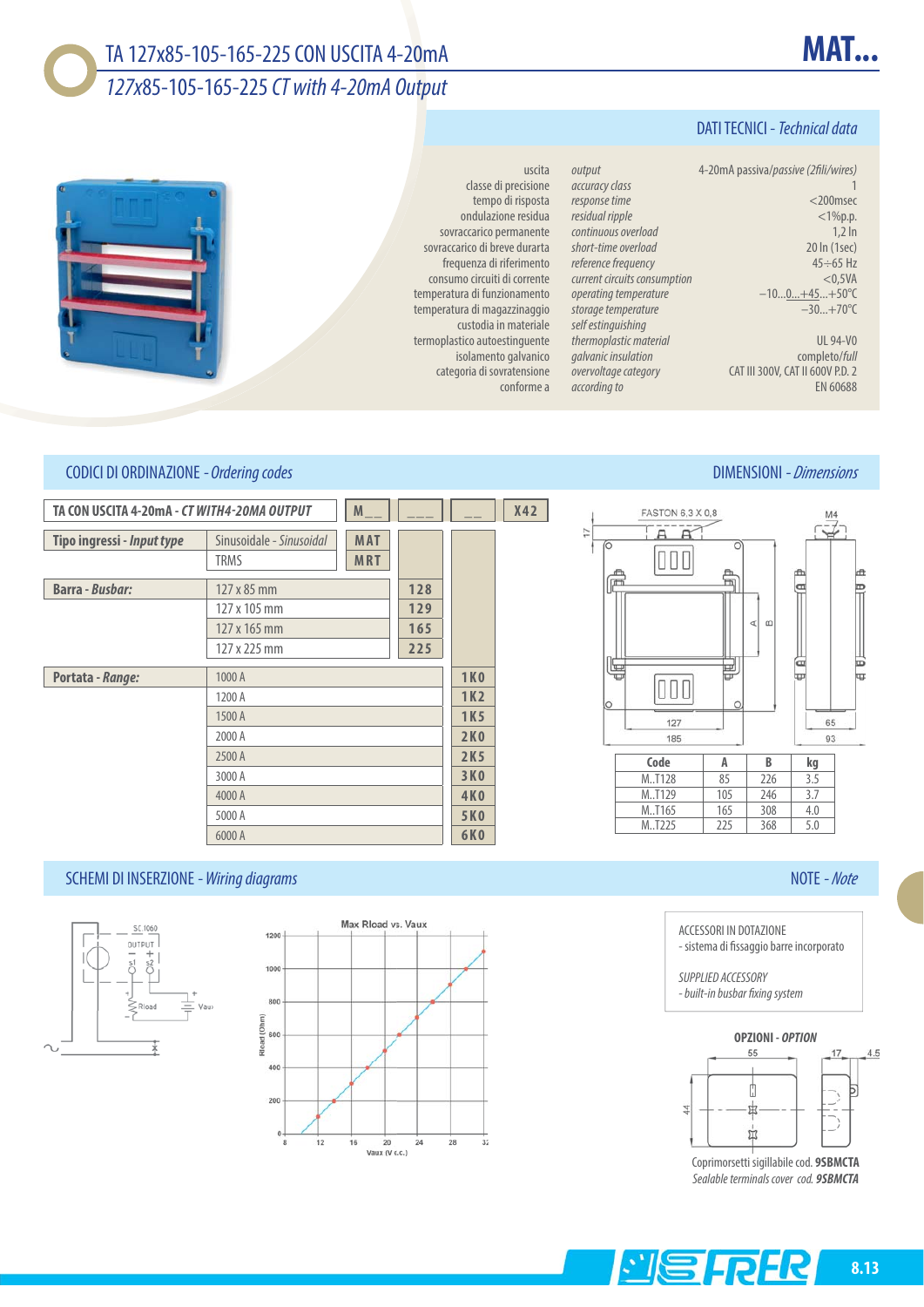CONVERTITORI DI CORRENTE C.A. CON TA INTEGRATO **MCO... MRO...** 

# A.C. Current Transducers with integrated C.T.

## DATI TECNICI - Technical data

|  | classe di precisione          | accuracy class               | 1 (0,5 a richiesta/on request)   |
|--|-------------------------------|------------------------------|----------------------------------|
|  | campo di ingresso             | <i>input range</i>           | $0120\%$ In                      |
|  | tempo di risposta             | response time                | $<$ 200 $m$ sec                  |
|  | ondulazione residua           | residual ripple              | $<$ 1%p.p.                       |
|  | sovraccarico permanente       | continuous overload          | $2 \ln$                          |
|  | sovraccarico di breve durarta | short-time overload          | 20 In (1sec)                     |
|  | frequenza di riferimento      | reference frequency          | $45 \div 65$ Hz                  |
|  | consumo circuiti di corrente  | current circuits consumption | $<$ 0,5VA                        |
|  | temperatura di funzionamento  | operating temperature        | $-100+45+50^{\circ}C$            |
|  | temperatura di magazzinaggio  | storage temperature          | $-30+70^{\circ}$ C               |
|  | custodia in materiale         | self estinguishing           |                                  |
|  | termoplastico autoestinguente | thermoplastic material       | <b>UL 94-V0</b>                  |
|  | categoria di sovratensione    | overvoltage category         | CAT III 300V, CAT II 600V P.D. 2 |
|  | conforme a                    | accordina to                 | EN 60688                         |

 custodia in materiale self estinguishing conforme a *according to* EN 60688

## TIPO - Type DIMENSIONI - Dimensions

| <b>Descrizione - Description</b> | Codice - Code | Vecchio Codice - Old Code |
|----------------------------------|---------------|---------------------------|
| Sinusoidale - Sinusoidal         | MCOAD1        | MCOEAO                    |
| TRMS                             | MROAD1        | $MCOFAR$                  |



 $9.$ 13.5 OPZIONE - Piedini di fissaggio cod. **9SBMPDC**

OPTION - Fixing feet cod. **9SBMPDC**

### SCHEMI DI INSERZIONE - Wiring diagrams



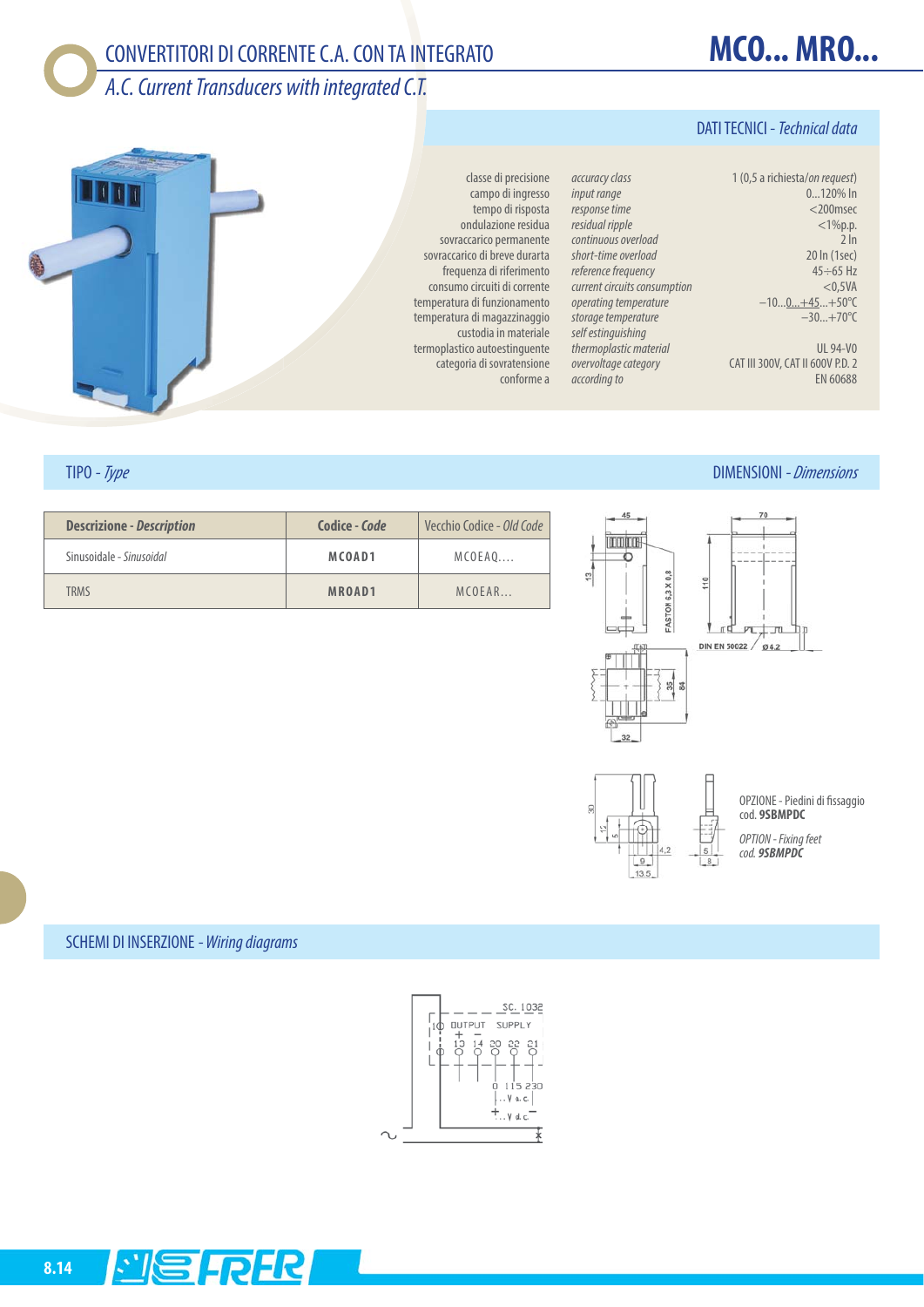## CODICI DI ORDINAZIONE - Ordering codes

| $\vert M \vert$<br>CONVERTITORE DI CORRENTE C.A. CON TA INTEGRATO - A.C. CURRENT TRANSDUCER WITH INTEGRATED C.T. |                              |        |     | $\chi$ |                |                         |
|------------------------------------------------------------------------------------------------------------------|------------------------------|--------|-----|--------|----------------|-------------------------|
| Tipo ingressi - Input type                                                                                       | Sinusoidale - Sinusoidal     | MCOAD1 |     |        |                |                         |
|                                                                                                                  | <b>TRMS</b>                  | MROAD1 |     |        |                |                         |
| Ingresso - Input:                                                                                                | $0-5A$                       |        | 005 |        |                |                         |
|                                                                                                                  | $0-10A$                      |        | 010 |        |                |                         |
|                                                                                                                  | $0-15A$                      |        | 015 |        |                |                         |
|                                                                                                                  | $0-20A$                      |        | 020 |        |                |                         |
|                                                                                                                  | $0-25A$                      |        | 025 |        |                |                         |
|                                                                                                                  | $0-30A$                      |        | 030 |        |                |                         |
|                                                                                                                  | $0-40A$                      |        | 040 |        |                |                         |
|                                                                                                                  | $0-50A$                      |        | 050 |        |                |                         |
|                                                                                                                  | $0-60A$                      |        | 060 |        |                |                         |
|                                                                                                                  | $0-80A$                      |        | 080 |        |                |                         |
|                                                                                                                  | $0-100A$                     |        | 100 |        |                |                         |
| Uscita - Output:                                                                                                 | $0-5$ mA (3k $\Omega$ )      |        |     |        | 05             |                         |
|                                                                                                                  | $0-20$ mA (750 $\Omega$ )    |        |     |        | 20             |                         |
|                                                                                                                  | 4-20 mA (750Ω)               |        |     |        | 42             |                         |
|                                                                                                                  | $0 - 10 V (> 2k\Omega)$      |        |     |        | 0 <sub>D</sub> |                         |
|                                                                                                                  | RS485 Modbus RTU             |        |     |        | <b>MB</b>      |                         |
| Alimentazione - Aux. supply voltage:<br>115/230Vac (±10% 47÷63Hz) - 4VA                                          |                              |        |     |        | $\mathsf S$    |                         |
|                                                                                                                  | $20 \div 60$ Vac/dc - 5VA/2W |        |     |        |                | L                       |
| 80÷260Vac/dc - 7VA/2W                                                                                            |                              |        |     |        | $\sf H$        |                         |
|                                                                                                                  | 380÷415Vac (47÷63Hz) - 6VA   |        |     |        |                | $\overline{\mathbf{3}}$ |

**Nota:** per valori differenti da quelli indicati in tabella contattare FRER per verifica fattibilità **Note:** please contact FRER to verify the feasibility in case of different values than the ones indicated in the table